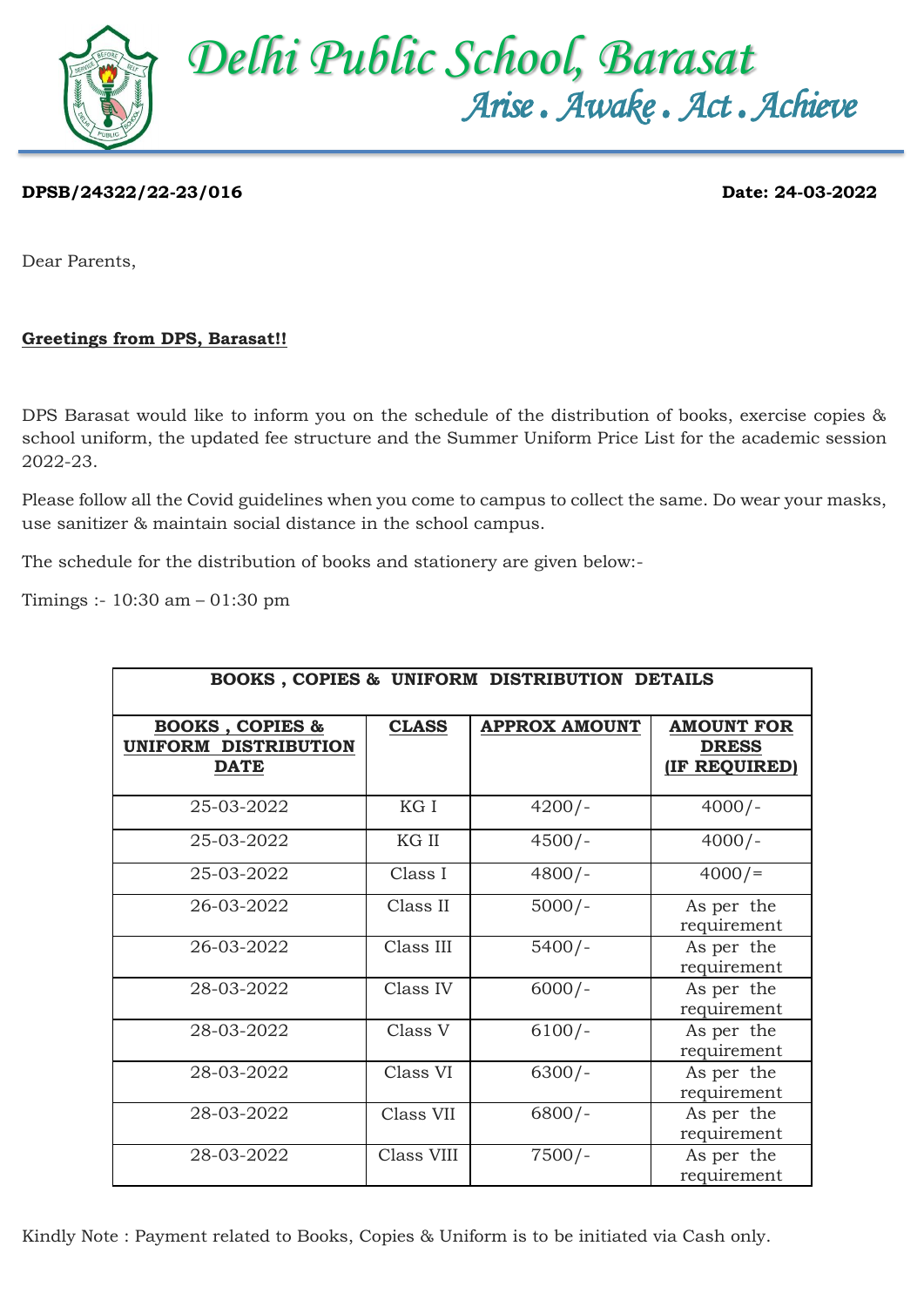

 Following is the fees structure for the academic session 2022-23: -

| FEES STRUCTURE FOE THE ACADEMIC SESSION 2022-23          |                              |                                         |                            |                                                 |                                              |                                              |                                             |                                                                                                     |                                 |                                                               |
|----------------------------------------------------------|------------------------------|-----------------------------------------|----------------------------|-------------------------------------------------|----------------------------------------------|----------------------------------------------|---------------------------------------------|-----------------------------------------------------------------------------------------------------|---------------------------------|---------------------------------------------------------------|
| <b>Class</b>                                             | Fee<br><b>Brea</b><br>$k-Up$ | Freq<br>uenc<br>$\overline{\mathbf{y}}$ | <b>Total</b><br>Amou<br>nt | 1st<br>Quarte<br>r<br>(By)<br>$10-04-$<br>2022) | 2nd<br>Quarter<br>(By 10-<br>$07 -$<br>2022) | 3rd Qu<br>arter<br>(By 10-<br>$10-$<br>2022) | 4th<br>Quarter<br>(By)<br>$10-01-$<br>2022) | 7% Concession on Total Fee<br><b>Payment{ Annual Fee +</b><br><b>Tuition Fee</b><br>(By 10/04/2022) |                                 |                                                               |
|                                                          |                              |                                         |                            |                                                 |                                              |                                              |                                             | <b>Total</b>                                                                                        | <b>Conces</b><br>sion<br>Amount | <b>Total</b><br><b>Amount</b><br><b>Need</b><br><b>To Pay</b> |
| Annu<br><b>Nurs</b><br>ery -<br>Cl <sub>I</sub><br>n Fee | al Fee                       | Annu<br>al                              | 18,000                     | 18,000                                          | <b>NA</b>                                    | <b>NA</b>                                    | <b>NA</b>                                   | $(18,000+$<br>$36,000 =$<br>54000                                                                   | 3,780                           | 50,220                                                        |
|                                                          | Tuitio                       | Quart<br>erly                           | 36,000                     | 9,000                                           | 9,000                                        | 9,000                                        | 9,000                                       |                                                                                                     |                                 |                                                               |
|                                                          |                              |                                         |                            |                                                 |                                              |                                              |                                             |                                                                                                     |                                 |                                                               |
| CL II                                                    | Annu<br>al Fee               | Annu<br>al                              | 18,000                     | 18,000                                          | <b>NA</b>                                    | NA                                           | <b>NA</b>                                   | $(18,000+$<br>$43,200$ =                                                                            | 4,284                           | 56,916                                                        |
| $-CL$<br><b>VIII</b>                                     | Tuitio<br>n Fee              | Quart<br>erly                           | 43,200                     | 10,800                                          | 10,800                                       | 10,800                                       | 10,800                                      | 61,200                                                                                              |                                 |                                                               |
|                                                          |                              |                                         |                            |                                                 |                                              |                                              |                                             |                                                                                                     |                                 |                                                               |